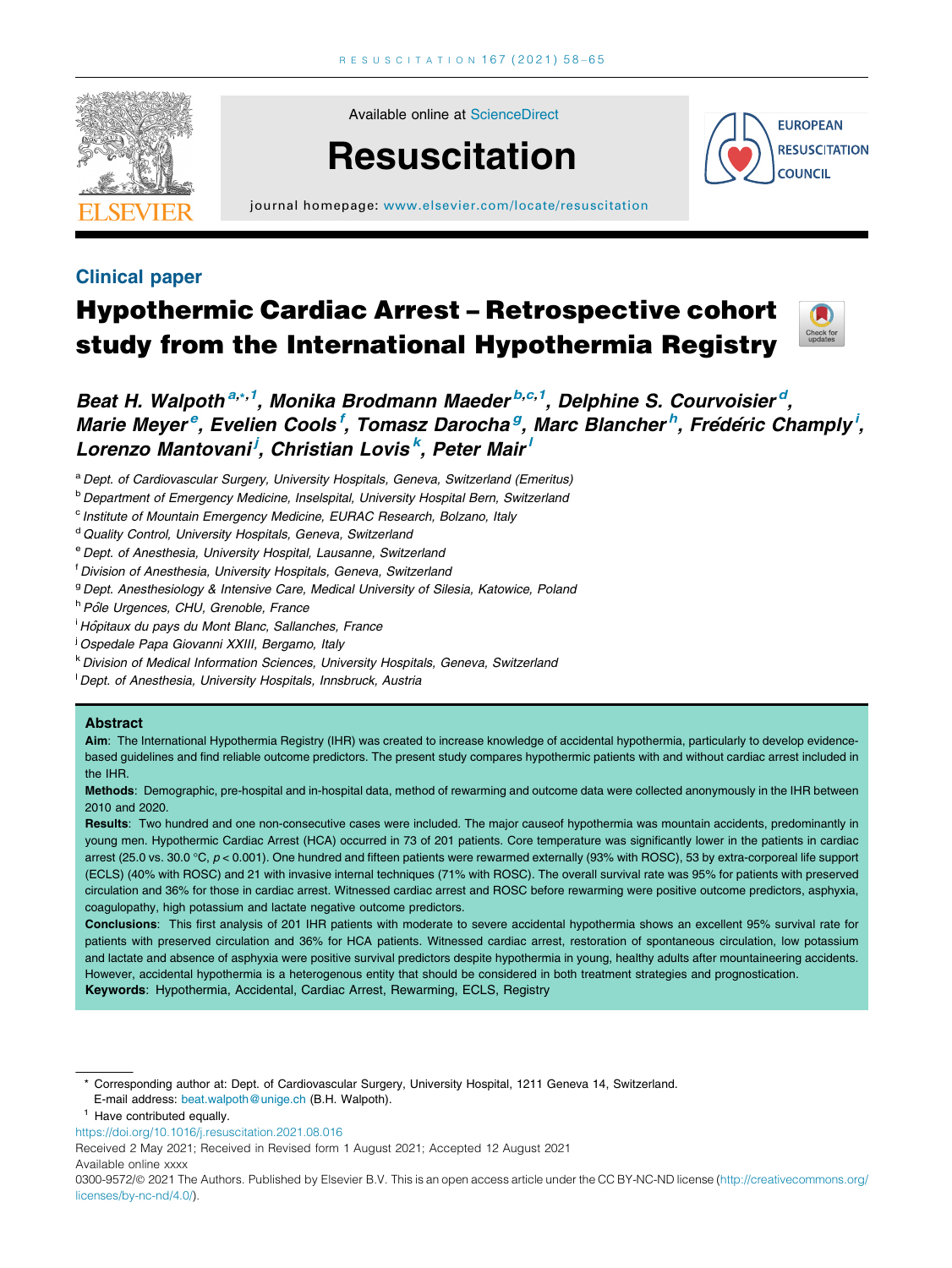#### Introduction

Accidental hypothermia (AH) is defined as involuntary drop of core temperature below 35  $^{\circ}$ C.<sup>[1–4](#page-6-0)</sup> Mild AH (average core temperature between 35 °C and 32 °C), is common, but patients do not experience major impairment in vital functions and do not need care in a specialized center. In contrast, moderate (core temperatures between 32 and 28  $^{\circ}$ C) and especially severe or deep hypothermia (core temperatures below 28  $^{\circ}$ C) is rare but carries a high risk for major morbidity and mortality even in previously healthy adults and children. Accidental hypothermia is therefore a "low-incidence, high-impact" condition.<sup>[1,2,5](#page-6-0)</sup> Case reports of successful treatment of deep accidental hypothermia with excellent outcomes have been published, with core temperatures as low as  $13.7 \degree C$  in an adult and 11.8  $\degree$ C in a child and with resuscitation times as long as 8h40min.<sup>6–8</sup> However, data of non-survivors are rarely published and may be under-reported. Additionally, previously published case series are often single-center studies with low numbers of patients, limiting statistical power. Recently published multi-centre reports and meta-analyses have tried to overcome some of these problems.<sup>[9,10](#page-7-0)</sup>

There is a lack of reliable outcome predictors for hypothermic patients. There are only a few guidelines. $11-13$  Many questions are still unsolved such as the role of vasoactive drugs in advanced life support in hypothermia, how to choose amongst rewarming modalities, the best rate of rewarming, and the optimum target tempera-ture.<sup>[14–17](#page-7-0)</sup> Serum potassium level is currently the only widely accepted prognostic indicator in hypothermic patients with cardiac arrest. Cutoffs beyond which attempted resuscitation is likely to be futile are 8 mmol/l for hypothermic avalanche victims and 12 mmol/ I for all other victims.<sup>18,19</sup> Other predictors have been identified and described (e.g. asphyxia and sex).<sup>9,10,13</sup>

The International Hypothermia Registry (IHR) [https://hypother](https://hypothermia-registry.org)[mia-registry.org](https://hypothermia-registry.org) was created in Geneva in 2010 to collect data from a large numbers of accidental hypothermia cases. By collecting 'real world patient data' from the main hypothermia centers worldwide, the IHR is intended to improve the evidence available to answer open questions regarding triage, pre-hospital and in-hospital treatment as well as outcome predictors. The aim of this study was to analyze demographics, pre-hospital and hospital data as well as rewarming methods and outcome of patients in Hypothermic Cardiac Arrest (HCA), compared to patients with preserved circulation.

#### Methods

#### Structure and access to the International Hypothermia Registry

The majority of moderate or severe accidental hypothermia victims (non-consecutive and worldwide) regardless of etiology and outcome, are eligible for the IHR which is anonymized and registered in Switzerland. It has ethical approval from the University Hospital of Geneva (08-04OR 2008) and is hosted on its highly secured server. The data management is in accordance with the Swiss Federal Act on Research Involving Human Beings. A total of 51 centers worldwide have access to the IHR, of which only 11 centers have entered cases (see list of centers in Acknowledgements and Supplemental Table 1).

Data from a total of 239 accidental hypothermia victims were entered into the IHR between 2010 and 2020. Thirty-eight patients were excluded from further analysis due to essential missing values (e.g. temperature). Therefore 201 hypothermia victims were included in the study (Supplemental Table 2). Prospective and retrospective collected data in the IHR is composed of three main sections:

- 1. Pre-hospital data (accident and medical features);
- 2. Hospital data (pre-rewarming, rewarming techniques and post rewarming ICU and hospital outcome);
- 3. Follow-up (complications and quality of life).

#### Analysis and statistics

All data were analyzed as number of cases and percentages (%), median and inter-quartile range (IQR) or mean values and standard deviations (SD) for continuous variables as appropriate. We used Wilcoxon rank sum test when we present median and IQR and ttest when we present mean(SD). The level of statistical significance (uni-variate analysis) was set at  $p < 0.05$  (bi-lateral).

#### **Results**

The median age of all patients was 38 (27–54) years; 74% of patients were male. One hundred and forty one accidents occurred during recreational activities in mountainous terrain, of which 54 were related to falls into crevasses, 50 to other incidents with outdoor exposure and 32 to avalanche burial. Forty-five events occurred after cold exposure in urban or rural environment, and the remaining 15 cases were associated with immersion or submersion in cold water ([Table 1](#page-2-0)).

Seventy-three (36%) of the 201 patients had suffered cardiac arrest [\(Table 2](#page-2-0)). Thirty-two (44%) patients were already in cardiac arrest when the rescue team arrived, and 41 of 51 available data (80%) sustained witnessed cardiac arrest during initial pre- or inhospital management before rewarming. Data on the underlying rhythm of cardiac arrest on-site were available in 47 patients. The ECG showed asystole in 24 (51%) patients, ventricular fibrillation in 17 (36%) and PEA in 6 (13%). ROSC (return of spontaneous circulation) after pre- or in-hospital resuscitation occurred in 13 patients (19%) before rewarming. The majority of patients remained in cardiac arrest. Defibrillation was attempted in 18 cases, with a median core temperature of 25 °C. Defibrillation led to ROSC in five of the 18 cases. On admission approximately half of the patients in cardiac arrest had a shockable rhythm. Most of the patients in cardiac arrest were intubated on-site (85%). CPR included the application of a mechanical chest compression device in 39%. Thirty-eight of 73 HCA victims (52%) were transferred by helicopter to a center with the possibility of ECLS rewarming.

#### Rewarming methods

Four patients were declared dead without rewarming because their clinical status was not compatible with survival according to the emergency physician. One hundred and fifteen of 201 patients (57%) were rewarmed non-invasively by external rewarming, fifty three patients (26%) were treated with ECLS. The remaining 21 patients (10%) were rewarmed using various techniques of active internal rewarming [\(Table 3](#page-3-0)). ECLS resulted in the fastest rate of rewarming  $(3.1 \text{ °C/h})$ , which was significantly higher than alternative invasive internal (1.3 °C/h) or external (2.0 °C/h) methods of rewarming ( $p = 0.003$ ). The group warmed by ECLS had the greatest propor-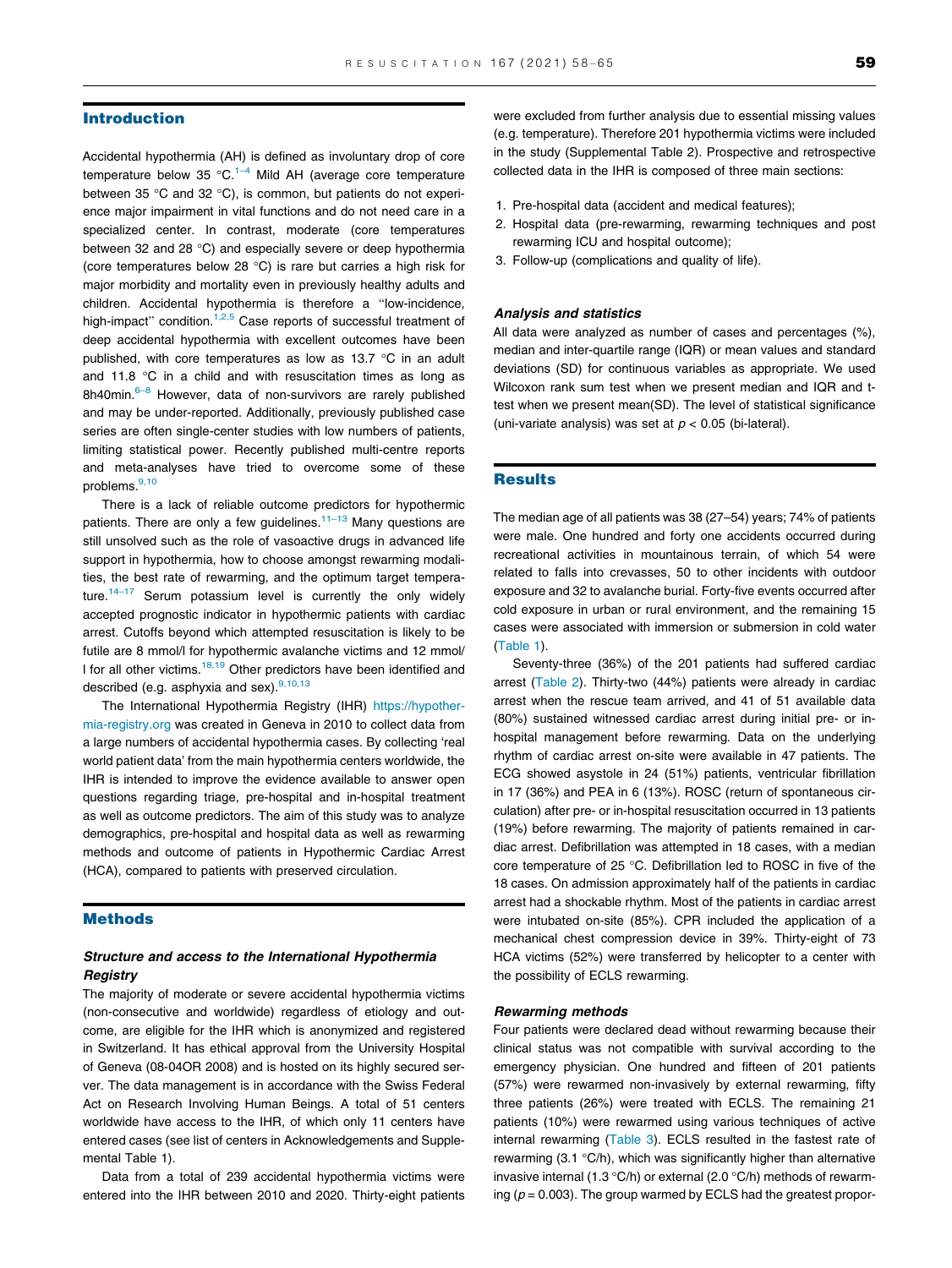|                              | No cardiac arrest<br>(total $n = 128$ )<br>Data available |                      | Cardiac arrest<br>(total $n = 73$ )<br>Data available |                      | P       |
|------------------------------|-----------------------------------------------------------|----------------------|-------------------------------------------------------|----------------------|---------|
| Sex male                     | $n = 128$                                                 | 91 (71%)             | $n = 73$                                              | 58 (80%)             | 0.24    |
| Age years (median [IQR])     |                                                           | 38.3<br>[26.2, 54.5] |                                                       | 38.5<br>[27.8, 54.0] | 0.72    |
| Accident type                | $n = 128$                                                 |                      | $n = 73$                                              |                      | 0.01    |
| Alpine                       |                                                           | 93 (73%)             |                                                       | 48 (66%)             |         |
| Urban/Rural                  |                                                           | 31(24%)              |                                                       | 14 (19%)             |         |
| Water                        |                                                           | 4(3%)                |                                                       | 11(15%)              |         |
| Aetiology of alpine accident | $n = 90$                                                  |                      | $n = 46$                                              |                      | < 0.001 |
| Avalanche                    |                                                           | $10(11\%)$           |                                                       | 22(48%)              |         |
| Crevasse                     |                                                           | 42 (47%)             |                                                       | 12 (26%)             |         |
| Outdoor exposure             |                                                           | 38 (42%)             |                                                       | 12 (26%)             |         |

#### <span id="page-2-0"></span>Table 1 – Demographics and reasons for hypothermia in patients with and without cardiac arrest.

| Table 2 – Clinical and laboratory findings in patients with and without cardiac arrest. |                                                          |                      |    |                                                       |                      |              |
|-----------------------------------------------------------------------------------------|----------------------------------------------------------|----------------------|----|-------------------------------------------------------|----------------------|--------------|
|                                                                                         | No cardic arrest<br>(total $n = 128$ )<br>data available |                      |    | Cardiac arrest<br>(total $n = 73$ )<br>data available |                      | $\mathsf{P}$ |
| Shiverina                                                                               | $n = 37$                                                 | $n = 13(35%)$        |    |                                                       |                      |              |
| <b>Witnessed Cardiac Arrest</b>                                                         |                                                          |                      |    | $n = 51$                                              | $n = 41 (80 %)$      |              |
| Pre-warming ROSC                                                                        |                                                          |                      |    | $n = 68$                                              | $n = 13(19%)$        |              |
| <b>Successful Defibrillation</b>                                                        |                                                          |                      |    | $n = 18$                                              | $n = 5 (28%)$        |              |
| Glasgow Coma Scale (median [IQR])                                                       | $n = 128$                                                | $7$ [3,15]           |    | $n = 73$                                              | 3[3,3]               | < 0.001      |
| Temperature hospital admission (median [IQR])                                           | $n = 128$                                                | 30.0 °C [27.7; 32.6] |    | $n = 73$                                              | 25.0 °C [22.5; 27.4] | < 0.001      |
| Asphyxia                                                                                | $n = 113$                                                | $n = 3(3%)$          |    | $n = 61$                                              | $n = 24$ (40%)       | < 0.001      |
| Major Trauma                                                                            | $n = 117$                                                | $n = 60 (51%)$       |    | $n = 64$                                              | $n = 22$ (34%)       | 0.03         |
| Intoxication                                                                            | $n = 47$                                                 | $n = 14$ (30%)       |    | $n = 41$                                              | $n = 15$ (37%)       | 0.65         |
| pH<br>81                                                                                |                                                          | $7.19 \pm 0.17$      | 50 |                                                       | $6.89 \pm 0.33$      | < 0.001      |
| pCO <sub>2</sub> (kPa)<br>34                                                            |                                                          | $6.1 \pm 2.8$        | 33 |                                                       | $8.2 \pm 2.8$        | 0.002        |
| pO <sub>2</sub> (kPa)<br>32                                                             |                                                          | $26.8 \pm 17.7$      | 33 |                                                       | $29.1 \pm 24.6$      | 0.657        |
| 32<br>BE (mmol/L)                                                                       |                                                          | $-12.8 \pm 7.7$      | 29 |                                                       | $-21.72 \pm 7.8$     | < 0.001      |
| 86<br>Potassium (mmol/L)                                                                |                                                          | $3.9 \pm 1.0$        | 59 |                                                       | $5.3 \pm 2.5$        | < 0.001      |
| 37<br>Lactate (mmol/L)                                                                  |                                                          | $8.1 \pm 11.8$       | 39 |                                                       | $13.7 \pm 5.7$       | 0.010        |
| 61<br>Normalized thrombin time (%)                                                      |                                                          | $73 \pm 23$          | 29 |                                                       | $47 \pm 28$          | < 0.001      |
| $\overline{c}$<br>ACT(s)                                                                |                                                          | $298 \pm 53$         | 13 |                                                       | $443 \pm 311$        | 0.533        |
| Coagulopathy [n(%)]*<br>63                                                              |                                                          | 26 (41%)             | 36 |                                                       | 29 (81%)             | < 0.001      |
| $ACT > 150$ s and/or Quick $< 70\%$ .                                                   |                                                          |                      |    |                                                       |                      |              |

tion of patients in cardiac arrest (81%) and the lowest median core temperature (25.4  $^{\circ}$ C). Successful rewarming with survival to ICU admission was observed in 93% of patients with active external rewarming, 71% with active internal rewarming and in 40% with ECLS rewarming. Forty-three of 69 patients (62%) with a history of cardiac arrest for whom data were available were rewarmed using ECLS. The remaining were either declared dead without rewarming  $(n = 4, 6%)$  or rewarmed using alternative internal techniques  $(n = 21, 32%)$ . The main reasons for not using ECLS in arrested hypothermic patients were that ROSC had been achieved before hospital admission ( $n = 13$ ) or that the patient had mild hypothermia (core temperature  $\geq$  32 °C). Other reasons for not using ECLS were: elderly victim ( $n = 1$ ) and transient non-invasive rewarming until the decision to terminate resuscitation efforts ( $n = 4$ ). All patients were in a life-threatening condition with a core temperature  $<$  28 °C, deep coma and significant hemodynamic compromise.

#### **Outcome**

One hundred and twenty-one of the 128 patients not in cardiac arrest (95%) survived to hospital discharge, compared to 26 of 73 patients in cardiac arrest (36%;  $p < 0.001$ ) [\(Table 4](#page-4-0) & [Fig. 1\)](#page-4-0). The median time spent in the ICU and the median length of hospital stay was 2 and 10.5 days for patients not in cardiac arrest and 4 and 17.5 days for HCA patients, respectively. The most common post-rewarming complication was respiratory failure. This was significantly higher in the patients in cardiac arrest (73% vs. 36%;  $p = 0.002$ ). The incidence of cardiovascular collapse, neurologic dysfundtion and Glasgow Outcome Score (GOS) did not differ significantly between the patients with preserved circulation and those in cardiac arrest. Arrested hypothermia victims had a lower median core temperature (25 [23-27]°C vs. 30 [28-33]°C;  $p < 0.001$ ), a lower Glasgow Coma Scale (GCS) (3[3-3] vs. 7[3-15];  $p < 0.001$ ) and more often sustained asphyxia (24 vs. 3;  $p < 0.001$ ) (Table 2 & [Fig. 1](#page-4-0)). Fifty one per-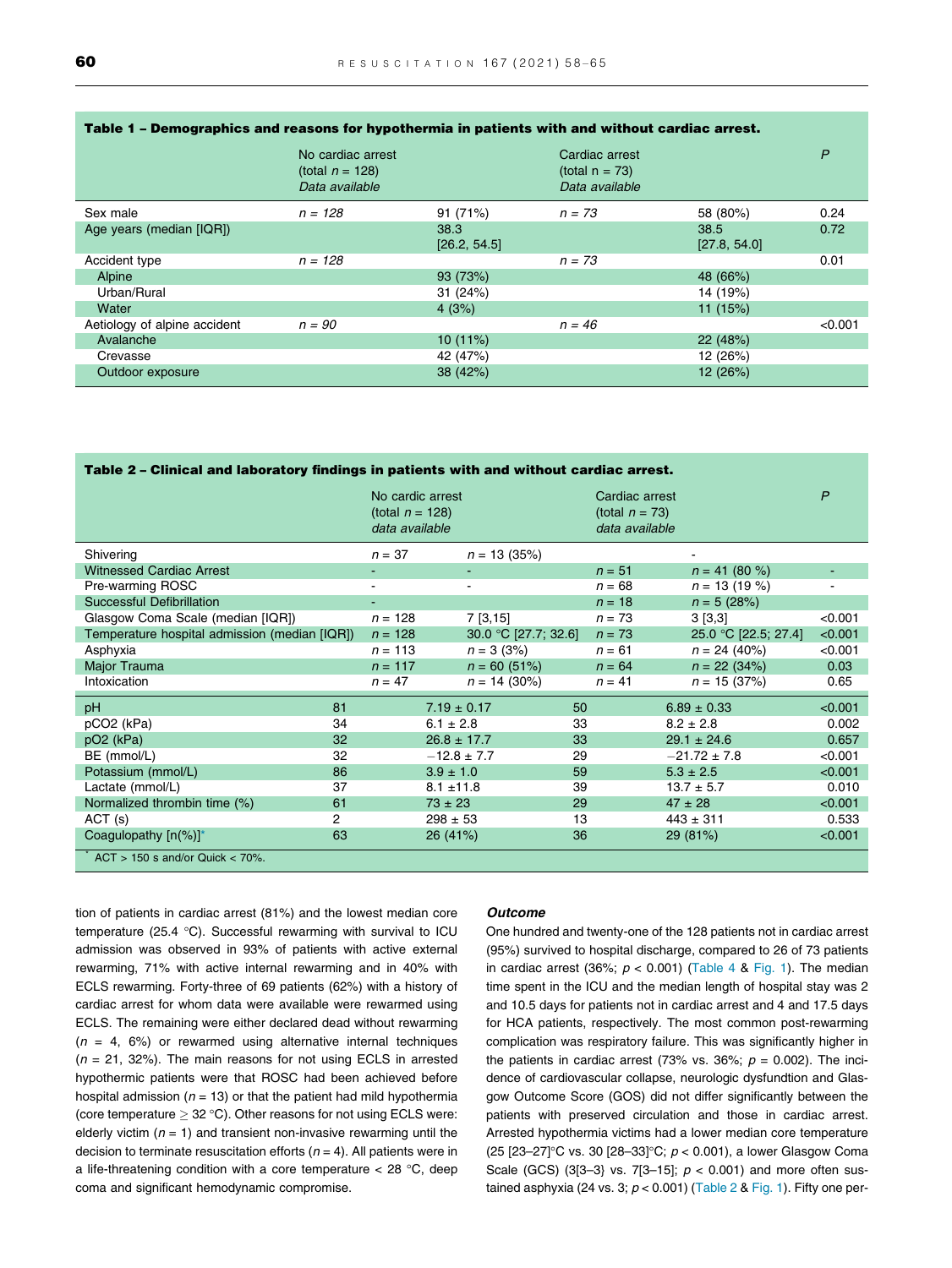<span id="page-3-0"></span>

| Table 3 - Rewarming methods [n* (%)].    |                                                         |                         |                                                 |                               |                                                        |                                                     |                                               |              |          |
|------------------------------------------|---------------------------------------------------------|-------------------------|-------------------------------------------------|-------------------------------|--------------------------------------------------------|-----------------------------------------------------|-----------------------------------------------|--------------|----------|
| Rewarming method                         | External rewarming<br>Data available<br>total $n = 115$ |                         | Data available<br>total $n = 53$<br><b>ECLS</b> |                               | Internal Rewarming<br>Data available<br>Total $n = 21$ |                                                     | Data available<br>Not warmed<br>total $n = 4$ |              |          |
| Glasgow Coma Scale median [IQR]          | $n = 115$                                               | [3; 15]                 | n = 53                                          | [3, 3]                        | $n = 21$                                               | ្រះ 3]                                              | $n = 4$                                       | ្រះ 3]<br>ო  | $-0.001$ |
| <b>Cardiac Arrest</b>                    | $n = 115$                                               | $n = 9$                 | $n = 53$                                        | $n = 43$                      | $n = 21$                                               | $n = 13$                                            | $n = 4$                                       | $n = 4$      | $-0.001$ |
| Temperature pre-rewarming median [IQR]   | $n = 43$                                                | [26.0; 30.7]<br>28.0 °C | $n = 41$                                        | [22.6; 27.0]<br>25.4 °C       | $n = 14$                                               | [25.7; 28.6]<br>27.1 °C                             |                                               |              | $-0.001$ |
| I emperature post-rewarming median [IQR] | $n = 32$                                                | [35.0; 36.6]<br>35.4 °C | $n = 41$                                        | 34.0; 36.5]<br>36.0°C         | $n = 1$                                                | [32.0; 35.0]<br>34.0 °C                             |                                               |              | 0.40     |
| Rewarming rate mean +/- SD               | n = 23                                                  | $2.0$ °C/h $\pm$ 1.6    | $n = 36$                                        | $3.1$ °C/h $\pm$ 1.7          | $n = 9$                                                | 1.3 °C/h<br>$\frac{2}{1}$                           |                                               |              | 0.003    |
| Stay in ICU (days) (median [IQR])        | $n = 28$                                                | [1.0, 4.0]<br>o.<br>N   | $n = 27$                                        | [2.0; 11.0]<br>$\frac{4}{10}$ | $n = 11$                                               | $\begin{bmatrix} 1.0; 5.0 \ 15 \end{bmatrix}$<br>30 |                                               |              | 0.10     |
| <b>Survival Rate</b>                     | $n = 115$                                               | $n = 107 (93%)$         | $n = 53$                                        | $n = 21$ (40%)                | $n = 21$                                               | (9/17)                                              | $n = 4$                                       | $n = 0$ (0%) |          |

cent of patients not in cardiac arrest had major trauma, requiring hospitalization, compared to 34% in the HCA group ( $p < 0.03$ ). Relevant clinical and laboratory variables for patients in cardiac arrest and patients not in cardiac arrest are shown in [Table 2.](#page-2-0) HCA patients had significantly lower pH (6.9  $\pm$  0.3 vs. 7.2  $\pm$  0.2;  $p$  < 0.001) and higher lactate values (14  $\pm$  6 vs. 8  $\pm$  12;  $p$  < 0.01) at hospital admission. Potassium was  $3.9 \pm 1$  mmol/l in the non-arrested, compared to  $5.3 \pm 3$  mmol/l in the patients in cardiac arrest ( $p < 0.001$ ). Coagulopathy (ACT > 150 dec and/or Quick < 70%) was more common in patients in cardiac arrest (81 vs. 41%,  $p < 0.001$ ).

#### Survivors vs. non-survivors after Hypothermic Cardiac Arrest

Factors associated with improved survival were witnessed cardiac arrest (71% vs. 30%;  $p < 0.005$ ), and ROSC before rewarming (35% vs. 7%;  $p < 0.007$ ), lower potassium (3.5 ± 0.9 vs. 6.5 ± 2.5) mmol/L,  $p = 0.001$ , and lower lactate levels (11  $\pm$  5vs. 16  $\pm$  5 mmol/L,  $p = 0.003$ ), at hospital admission [\(Table 5](#page-5-0)). Patients with asphyxia had a trend to higher mortality (49% vs. 23%,  $p$  < 0.059). In the non-survivors, the median age was 8 years younger (37 [13–61] vs. 45 [16–78] years,  $p = 0.02$ ). Hypothermia was more common in mountain accidents than with other causes (79% vs. 42%,  $p = 0.005$ ). There was no difference in underlying cardiac rhythm, core temperature or pH value at hospital admission between survivors and non-survivors.

#### **Discussion**

N\* = 8 Missing data on rewarming method.

 $\frac{8}{1}$  $\mathbf{\dot{z}}$ 

Missing data on rewarming method

The present study is the first analysis of data from the International Hypothermia Registry (IHR).. During the last ten years, 11 centres mainly in European mountainous regions entered data into the IHR. Consequently, a large number of patients in the Registry were involved in recreational accidents in the mountains. The patients were rather young with a median age of 38 years. The majority were male. The study population represents a unique subgroup of hypothermic patients and may not be representative for hypothermic patients encountered in rural or urban regions, in whom comorbid conditions, intoxication and older age are often associated with hypothermia.<sup>[15,20–22](#page-7-0)</sup> Our data emphasize that patients with accidental hypothermia represent a heterogeneous group. Clinical presentations and prognoses may vary substantially depending on the underlying mechanism of cooling, age, and comorbidities.

Accidental hypothermia impairs organ function. Cardiovascular collapse, respiratory failure and renal failure are common in patients rewarmed from severe accidental hypothermia. Cardiovascular, renal and lung failure were regularly seen in patients who sustained cardiac arrest. The low 5.5% mortality in patients with preserved circulation is remarkable. This contrasts with previous publications that have reported mortality rates (26–38%) in hypothermic patients not in cardiac arrest. $21,23$  Age, pre-existing conditions and urban hypothermia are consistently reported to be predictors for poor outcomes in hypothermic patients. $21,23$  The large percentage of young and healthy hypothermia victims is the most likely explanation for the low mortality observed in our registry (selection bias). The low mortality in patients not in cardiac arrest in our study is particularly remarkable considering the 51% rate of major trauma. Hypothermia associated with severe trauma is also common in victims exposed only to mild cold conditions. Traumatic hypothermia is part of the lethal triad of trauma (acidosis, coagulopathy, hypothermia). $24$  A core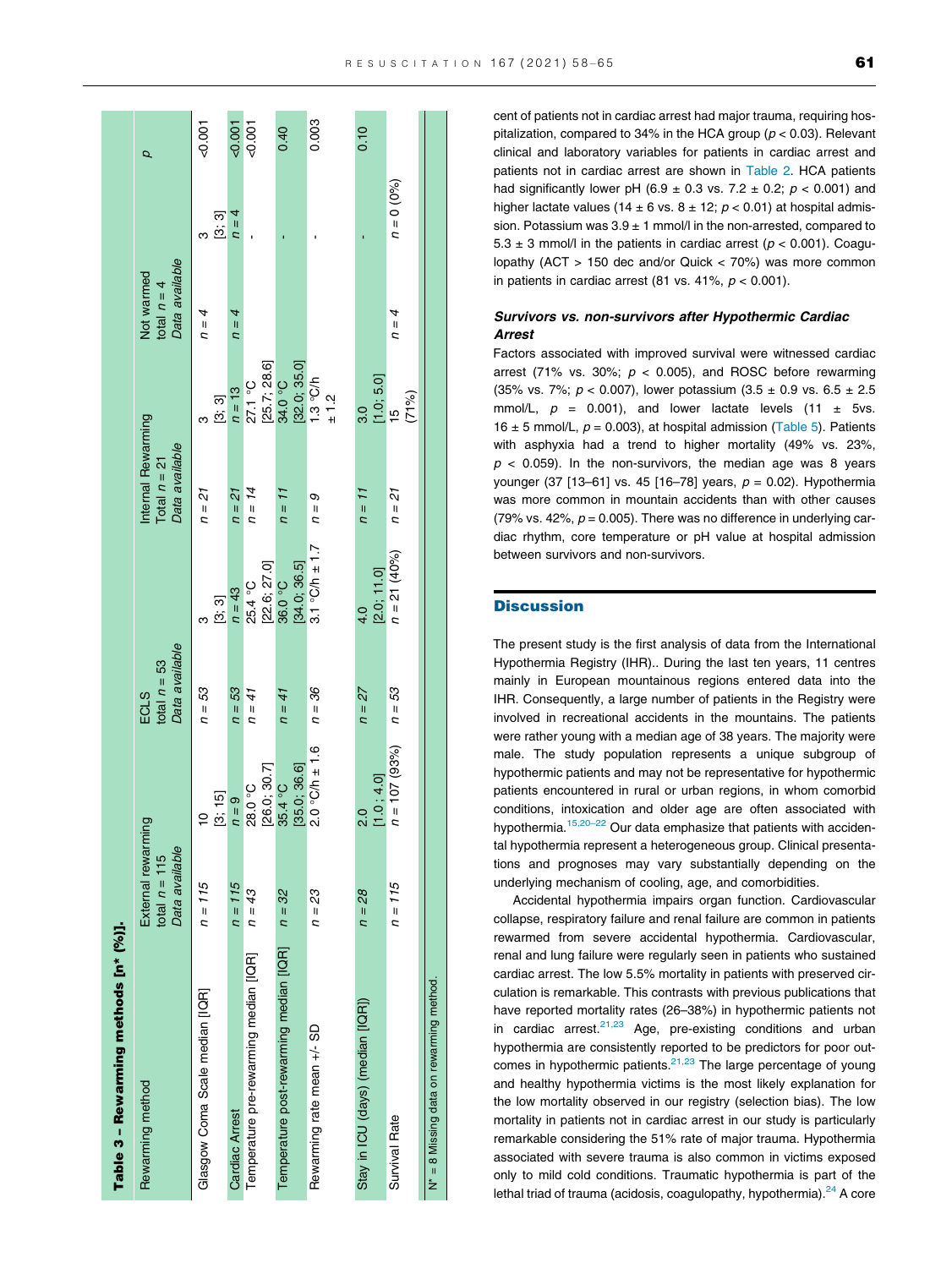<span id="page-4-0"></span>

| Table 4 - Post-rewarming complications & outcome [n (%)]. |                                                  |                     |                                              |                     |         |
|-----------------------------------------------------------|--------------------------------------------------|---------------------|----------------------------------------------|---------------------|---------|
| $\mathsf{n}$                                              | No cardiac arrest<br>$n = 128$<br>Data available |                     | Cardiac arrest<br>$n = 73$<br>Data available |                     | р       |
| Survival to hospital discharge*                           | 128                                              | 121 (95%)           | 73                                           | 26 (36%)            | < 0.001 |
| - Respiratory failure                                     | 45                                               | 16 (36%)            | 30                                           | 22(73%)             | 0.002   |
| - Cardiovascular collapse                                 | 43                                               | 15 (35%)            | 32                                           | 19 (59%)            | 0.060   |
| - Neurologic dysfunction                                  | 42                                               | 16 (38%)            | 30                                           | 19 (63%)            | 0.055   |
| - Renal failure                                           | 44                                               | 15 (34%)            | 29                                           | 13 (45%)            | 0.462   |
| - Glasgow Outcome Score (mean [SD])                       | 121                                              | $4.2 \pm 6.6$       | 26                                           | $3.6 \pm 5.9$       | 0.53    |
| ICU stay (days) (median [IQR])                            | 41                                               | 2.0(1.0; 4.0)       | 28                                           | $4.0$ (1.8; 11.3)   | 0.048   |
| Hospital stay" (days) (median [IQR])                      |                                                  | 10.5<br>[5.0, 79.2] |                                              | 17.5<br>[1.3, 31.5] | 0.38    |

All patients with pre-hospital or hospital cardiac arrest. If only the 60 patients who were still in cardiac arrest at hospital admission are counted, the survival rate would only be 22%.

For rewarming hospital.





temperature below  $32 °C$  in multi-system trauma is associated with a poor prognosis and a high mortality rate. $25$  Our data suggest that hypothermia in trauma victims exposed to severe external cold does not necessarily increase mortality, even when core temperature falls below 32 °C. Hypothermia was associated with significant coagulopathy in approximately 41% of the hypothermic patients not in cardiac arrest. Although not reflected in the high mortality rate in our data, coagulopathy associated with hypothermia is an important factor that should always be addressed when treating a hypothermic patient with major trauma.<sup>[24](#page-7-0)</sup>

The most feared complication of accidental hypothermia is sudden circulatory arrest during initial pre-hospital or in-hospital treatment, often referred to as 'rescue collapse'. Cardiac arrest was witnessed during pre-hospital or initial in-hospital treatment in 80% of our HCA patients. Our Registry data suggests that rescue collapse is a very common problem complicating rescue and initial treatment of severely hypothermic patients. The underlying mechanism for rescue collapse is not completely understood and likely multifactorial. $26-28$  Few general preventive measures, such as avoiding postural changes, are available to reduce the inci-dence of 'rescue collapse' in hypothermic patients.<sup>[26,28](#page-7-0)</sup> Rescue collapse has been reported to occur in about one third of difficult rescues and in about one third of patients with a core temperature below 24  $^{\circ}$ C.<sup>29,30</sup>

Overall survival rate in patients in cardiac arrest was 36%. Reported survival of patients in hypothermic cardiac arrest varies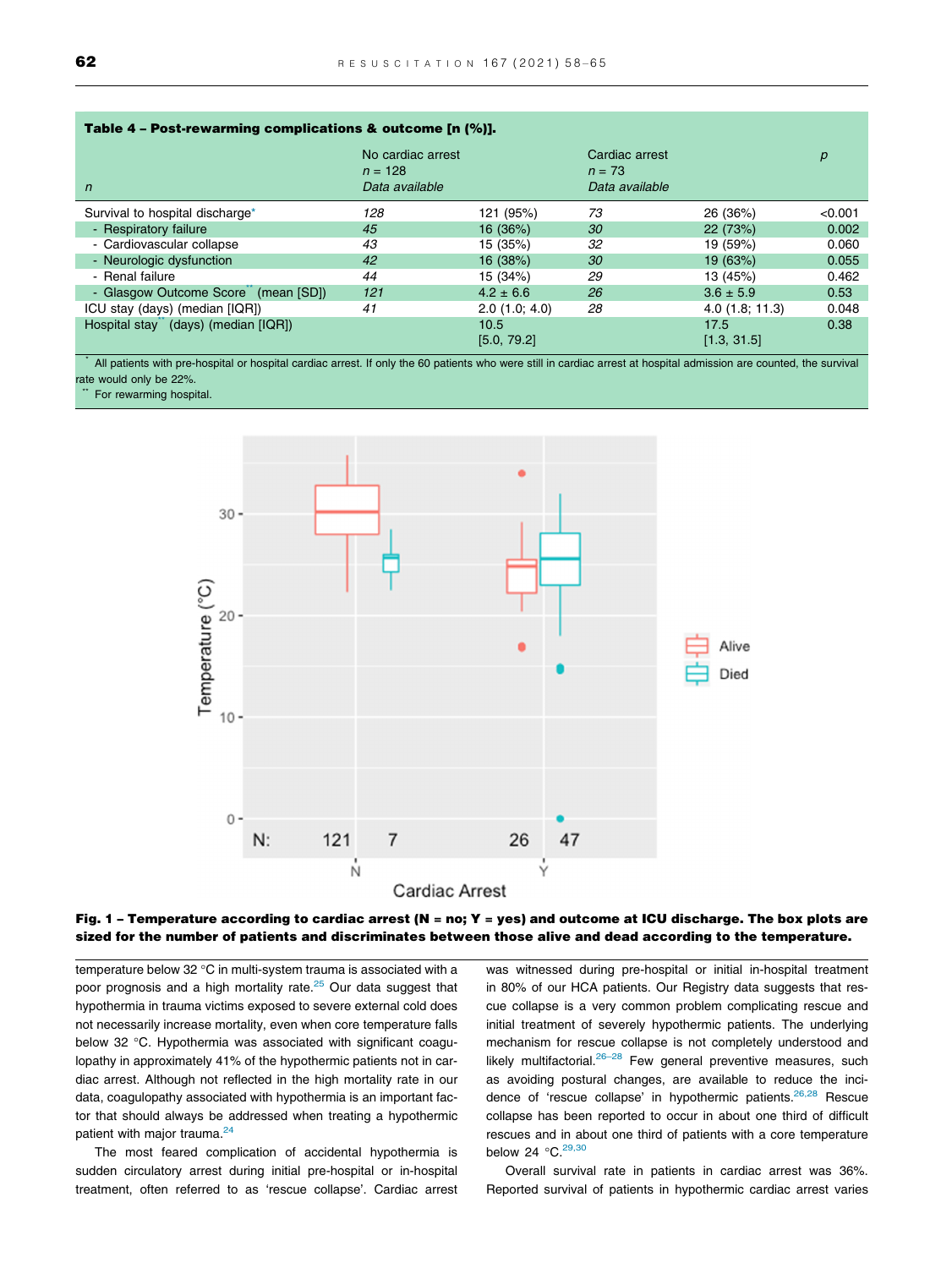| Variable<br>$\overline{N}$                    | <b>Survivors</b><br>$n = 26$<br>Data available |                   | Non-survivors<br>$n = 47$<br>Data available |                   | $\overline{P}$ |
|-----------------------------------------------|------------------------------------------------|-------------------|---------------------------------------------|-------------------|----------------|
| Sex male                                      | $n = 26$                                       | $n = 20 (77%)$    | $n = 47$                                    | $n = 38(81%)$     | 0.77           |
| Age, years (median [IQR]                      | $n = 26$                                       | 45 (16-78)        | $n = 47$                                    | $37(13 - 61)$     | 0.02           |
| Accident type                                 | $n = 26$                                       |                   | $n = 47$                                    |                   | 0.005          |
| - mountain                                    |                                                | $n = 11 (42%)$    |                                             | $n = 37 (79%)$    |                |
| - urban rural                                 |                                                | $n = 9(34%)$      |                                             | $n = 5(11\%)$     |                |
| - water                                       |                                                | $n = 6(23%)$      |                                             | $n = 5(11\%)$     |                |
| Aetiology of mountain accident                | $n = 10$                                       |                   | $n = 36$                                    |                   | 0.02           |
| - avalanche                                   |                                                | $n = 2 (20\%)$    |                                             | $n = 20 (56%)$    |                |
| - crevasse                                    |                                                | $n = 2 (20\%)$    |                                             | $n = 10 (28%)$    |                |
| - outdoor exposure                            |                                                | $n = 6(60\%)$     |                                             | $n = 6(17%)$      |                |
| CPR duration, min (Mean +/- SD)               | $n = 13$                                       | $29 \pm 387$      | $n = 15$                                    | $120 + 101$       | 0.16           |
| Temperature at hospital arrival (median [IQR] | $n = 26$                                       | 24.9 [22.2, 25.5] | $n = 47$                                    | 25.6 [23.0, 28.1] | 0.14           |
| ECG at hospital arrival                       | $n = 24$                                       |                   | $n = 38$                                    |                   | 0.35           |
| - asystole                                    |                                                | $n = 1$           |                                             | $n = 16$          |                |
| - ventricular fibrillation                    |                                                | $n = 10$          |                                             | $n = 19$          |                |
| - PEA                                         |                                                | $n = 4$           |                                             | $n = 2$           |                |
| - Sinus                                       |                                                | $n = 9$           |                                             | $n = 1$           |                |
| Witnessed cardiac arrest                      | $n = 24$                                       | $n = 17(71%)$     | $n = 27$                                    | $n = 8$ (30%)     | 0.005          |
| Asphyxia confirmed                            | $n = 22$                                       | $n = 5 (23%)$     | $n = 39$                                    | $n = 19(49%)$     | 0.059          |
| ROSC before rewarming                         | $n = 26$                                       | $n = 9(35%)$      | $n = 42$                                    | $n = 3(7%)$       | 0.007          |
| Successful defibrilation                      | $n = 8$                                        | $n = 4$ (50%)     | $n = 10$                                    | $n = 1$ (10%)     | 0.12           |
| Major trauma                                  | $n = 26$                                       | $n = 11 (42%)$    | $n = 38$                                    | $n = 11 (29%)$    | 0.30           |
| Pre-rewarming lab findings                    |                                                |                   |                                             |                   |                |
| $- Ph$                                        | $n = 17$                                       | $6.96 \pm 14$     | $n = 33$                                    | $6.85 \pm 0.39$   | 0.30           |
| - Potassium, mMol/L                           | $n = 22$                                       | $3.5 \pm 0.9$     | $n = 37$                                    | $6.5 \pm 2.5$     | 0.001          |
| - Lactate, mMol/L                             | $n = 19$                                       | $11.1 \pm 5.2$    | $n = 20$                                    | $16.2 \pm 5.1$    | 0.003          |
| - Coaquiopathy*                               | $n = 17$                                       | $n = 13 (77%)$    | $n = 19$                                    | $n = 16 (84%)$    | 0.68           |
| Rewarming method                              | $n = 26$                                       |                   | $n = 44$                                    |                   | 0.30           |
| - "ECLS"                                      |                                                | $n = 16(62%)$     |                                             | $n = 27(61%)$     |                |
| - "External"                                  |                                                | $n = 3(12%)$      |                                             | $n = 7(16%)$      |                |
| - "Internal"                                  |                                                | $n = 7 (27%)$     |                                             | $n = 6(14%)$      |                |
| - "Not rewarmed"                              |                                                | $n = 0 (0\%)$     |                                             | $n = 4 (9%)$      |                |
| Rewarming rate, °C/h                          | $n = 26$                                       | $3.1 \pm 2.1$     | $n = 47$                                    | $0.4 \pm 0.5$     | 0.93           |
| $ACT > 150$ s and/or Quick < 70%.             |                                                |                   |                                             |                   |                |

<span id="page-5-0"></span>

| Table 5 - Survivors vs. non-survivors after hypothermic cardiac arrest [n(%)]. |  |  |  |  |
|--------------------------------------------------------------------------------|--|--|--|--|
|--------------------------------------------------------------------------------|--|--|--|--|

over a wide range, mainly depending on the circumstances of cool-ing, and coexisting conditions.<sup>[1,9,31–35](#page-6-0)</sup> Asphyxia during drowning or avalanche burial is the major reason for poor outcome in hypothermia victims in cardiac arrest and was present 40% of Registry patients.<sup>[10,14](#page-7-0)</sup> Major trauma was present in about one third of patients but did not contribute substantially to mortality. This supports suggestions from previous case reports that major trauma is not a reason to withhold ECLS rewarming in arrested hypothermia victims.<sup>36,37</sup> Witnessed cardiac arrest, return of spontaneous circulation despite hypothermia and exposure to cold in young and previously healthy hypothermia victims were factors favoring survival in registry patients, while age, sex, core temperature, cardiac rhythm and duration of CPR did not affect outcome.<sup>[14,38,39](#page-7-0)</sup> Data regarding prognostic markers in hypothermic cardiac arrest vary substantially in recently published work on this topic. As in our study, rhythm was not correlated with survival in other publications<sup>[9,40](#page-7-0)</sup> but was a significant predictor in others.<sup>[10](#page-7-0)</sup> One study found that core temperature was not a predictor of survival, whilst lower core temperatures were associated with increased survival in two other studies.<sup>10,40</sup> In contrast to our study other studies have found survival decreased with increasing duration of CPR. $10,35,40$  Accidental hypothermia is a heterogeneous diagnosis making it difficult to predict outcomes. There is no single treatment strategy. Available prognostic scores

and markers should be used cautiously when assessing prognosis in an individual patient as these scores often do not sufficiently consider all relevant circumstances.

Only three of the 128 patients with preserved circulation had asphyxia whereas almost 40% of patients in circulatory arrest had been asphyxiated [\(Table 2](#page-2-0)). This suggests that asphyxia is not only a common condition in arrested hypothermia victims, but also an important cause of cardiac arrest and mortality. Asphyxia must always be considered when starting CPR in a hypothermic patient with unwitnessed cardiac arrest or persistent asystole. The concept "nobody is dead until warm and dead" should be applied very cautiously whenever asphyxia is present. In contrast to most previous publications, asphyxia showed only a borderline association with mortality in hypothermic cardiac arrest in our study.<sup>14,35</sup> However, cardiac arrest occurring during mountaineering accidents is an important risk factor of increased mortality, most likely because of the difficulty of performing CPR in mountain rescue. The large number of victims of mountain accidents in the IHR, with its high mortality rate biases the actual significance of asphyxia for mortality.

Glasgow Outcome Scores were not significantly different between patients in cardiac arrest and patients not in cardiac arrest. Neurological outcomes were favourable in both groups. These findings support previous work suggesting that prolonged CPR and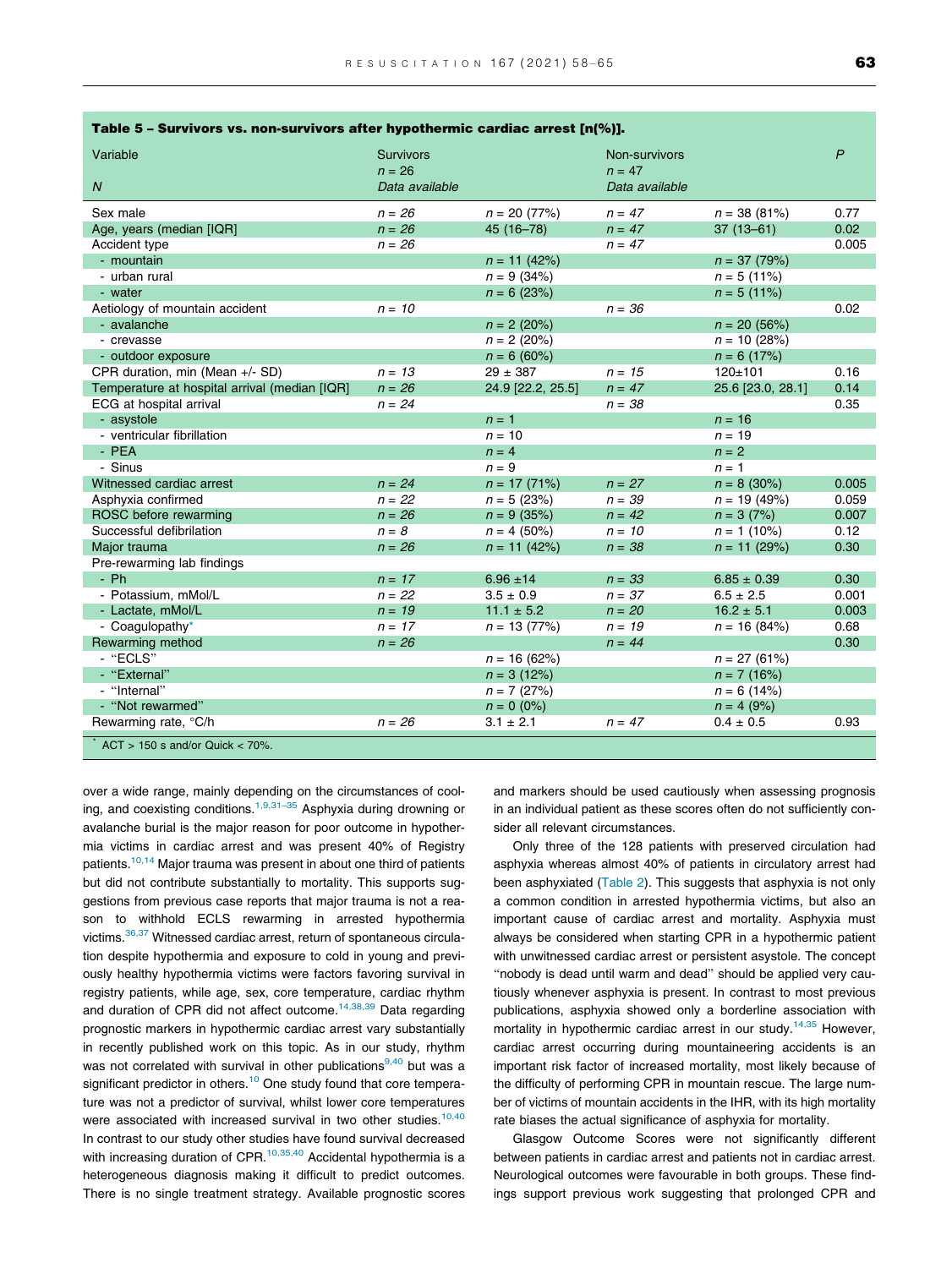<span id="page-6-0"></span>ECLS rewarming are justified in hypothermic cardiac arrest as they often result in a high rate of good neurological outcomes.<sup>1,32,41</sup>

In the registry, the majority of patients not in cardiac arrest were safely rewarmed using active external rewarming. External forced air rewarming is the cornerstone of management in such patients with a survival rate of 93% in our study. Three fourths of patients not in cardiac arrest had a median GCS of 10 and a core temperature above  $26 °C$ , indicating that they were not profoundly hypothermic and had stable vital signs. This is in accordance with current recommendations for assessing hypothermia patients.  $4,42,43$ 

Invasive rewarming techniques were used mainly in patients with a history of cardiac arrest with restoration of spontaneous circulation. Use of these techniques in this sub-group seems reasonable as it yields a survival rate of 71%. Only 8 patients not in cardiac arrest received invasive internal rewarming as compared to 106 patients rewarmed externally.

In view of the invasiveness of internal rewarming, the low rewarming rate of 1.3  $^{\circ}$ C/hour, compared to the good results obtained with external rewarming, use of internal rewarming meth-ods should be reconsidered.<sup>[44,45](#page-7-0)</sup> Many clinicians have also observed lower rewarming rates with invasive internal methods compared to data from experimental studies.<sup>17</sup>

Almost all the patients with cardiac arrest on hospital admission were rewarmed with ECLS, whilst those with pre-rewarming ROSC were not rewarmed with ECLS in accordance with the guidelines. $13,42,43$  In hypothermic patients without ROSC prior to hospital arrival, ECLS provides prolonged support of failing organ function after rewarming, improving outcome. $31,41$ 

#### **Conclusions**

This first analysis of 201 IHR patients with moderate to severe accidental hypothermia shows an excellent 95% survival rate for patients with preserved circulation. The survival rate for patients with prerewarming cardiac arrest was 36%. The majority were young men involved in mountain accidents. Witnessed cardiac arrest and ROSC before rewarming were predictors of good outcome, whereas asphyxia, coagulopathy, high potassium levels and lactate levels were predictors of poor outcomes. There are major differences between IHR 'real world' data compared to data from previous studies. This suggests that accidental hypothermia is a heterogenous diagnosis, which should be considered in both treatment strategies and prognostication. Including patients from centres treating mainly patients with urban hypothermia, or victims of cold water immersion or submersion, might increase the available scientific evidence necessary for development of effective widely accepted treatment guidelines.

#### Declaration of Competing Interest

The authors declare that they have no known competing financial interests or personal relationships that could have appeared to influence the work reported in this paper.

#### CRediT authorship contribution statement

Beat H. Walpoth: Conceptualization, Methodology, Investigation. Monika Brodmann Maeder: Investigation. Delphine S. Courvoisier: Methodology, Software, Validation. Marie Meyer: Conceptualization, Investigation, Methodology. Evelien Cools: Investigation, Methodology, Validation. Tomasz Darocha: Investigation. Marc Blancher: Investigation. Frédéric Champly: Investigation. Lorenzo Mantovani: Investigation. Christian Lovis: Methodology, Software. Peter Mair: Writing – original draft, Writing – review & editing.

#### Acknowledgements

This paper is dedicated to our dear friend Manuel Cauchy who always actively supported the International Hypothermia Registry.

The authors would like to thank the Division of Medical Information Sciences of the University Hospital of Geneva and especially Christophe Gaudet-Blavignac, Philippe Baumann and Pierre Gilquin for implementing and hosting the IHR. Furthermore, all our thanks go to the doctors who entered cases in the IHR, specifically Drs. Marion Labbé, Marianne Magnan, and Delphine Moreau d'IFFREMONT et des Hopitaux du Mont Blanc, as well as Simon Brechbühler who entered the cases from the Inselspital Bern.

A special thanks go to the centres who participated actively in the IHR by entering patient data (alphabetic by country):

Innsbruck University, Austria. Hôpitaux du Mont Blanc, Chamonix & Sallanches, France. Centre Hospitalier Universitaire, Grenoble, France. BG Trauma Centre, Murnau, Germany. Bergamo Hospital, Italy. Red Cross Hospital, Besnate, Italy. John Paul II Hospital, Krakow, Poland. University Hospital, Insel, Bern, Switzerland. University Hospitals, Geneva, Switzerland. Mountain Rescue, Cumbria, UK. Denver Health, USA.

#### Appendix A. Supplementary material

Supplementary data to this article can be found online at [https://doi.](https://doi.org/10.1016/j.resuscitation.2021.08.016) [org/10.1016/j.resuscitation.2021.08.016](https://doi.org/10.1016/j.resuscitation.2021.08.016).

#### REFERENCES

- 1. [Walpoth BH, Walpoth-Aslan BN, Mattle HP, et al. Outcome of](http://refhub.elsevier.com/S0300-9572(21)00315-4/h0005) [survivors of accidental hypothermia and circulatory arrest treated](http://refhub.elsevier.com/S0300-9572(21)00315-4/h0005) [with extracorporeal blood warming. N Engl J Med 1997;337:1500–5](http://refhub.elsevier.com/S0300-9572(21)00315-4/h0005).
- 2. [Brown DJA, Brugger H, Boyd J, Paal P. Accidental hypothermia. N](http://refhub.elsevier.com/S0300-9572(21)00315-4/h0010) [Engl J Med 2012;367:1930–8](http://refhub.elsevier.com/S0300-9572(21)00315-4/h0010).
- 3. Paal P, Gordon L, Strapazzon G, et al. Accidental hypothermia–an update. Scand J Trauma Resusc Emerg Med 2016;24. [https://doi.](https://doi.org/10.1186/s13049-016-0303-7) [org/10.1186/s13049-016-0303-7](https://doi.org/10.1186/s13049-016-0303-7).
- 4. [Dow J, Giesbrecht GG, Danzl DF, et al. Wilderness medical society](http://refhub.elsevier.com/S0300-9572(21)00315-4/h0020) [clinical practice guidelines for the out-of-hospital evaluation and](http://refhub.elsevier.com/S0300-9572(21)00315-4/h0020) [treatment of accidental hypothermia: 2019 Update. Wilderness](http://refhub.elsevier.com/S0300-9572(21)00315-4/h0020) [Environ Med 2019;30:S47–69](http://refhub.elsevier.com/S0300-9572(21)00315-4/h0020).
- 5. [Musi ME, Sheets A, Zafren K, et al. Clinical staging of accidental](http://refhub.elsevier.com/S0300-9572(21)00315-4/h0025) [hypothermia: the Revised Swiss System: Recommendation of the](http://refhub.elsevier.com/S0300-9572(21)00315-4/h0025) [International Commission for Mountain Emergency Medicine \(ICAR](http://refhub.elsevier.com/S0300-9572(21)00315-4/h0025) [MedCom\). Resuscitation 2021;162:182–7.](http://refhub.elsevier.com/S0300-9572(21)00315-4/h0025)